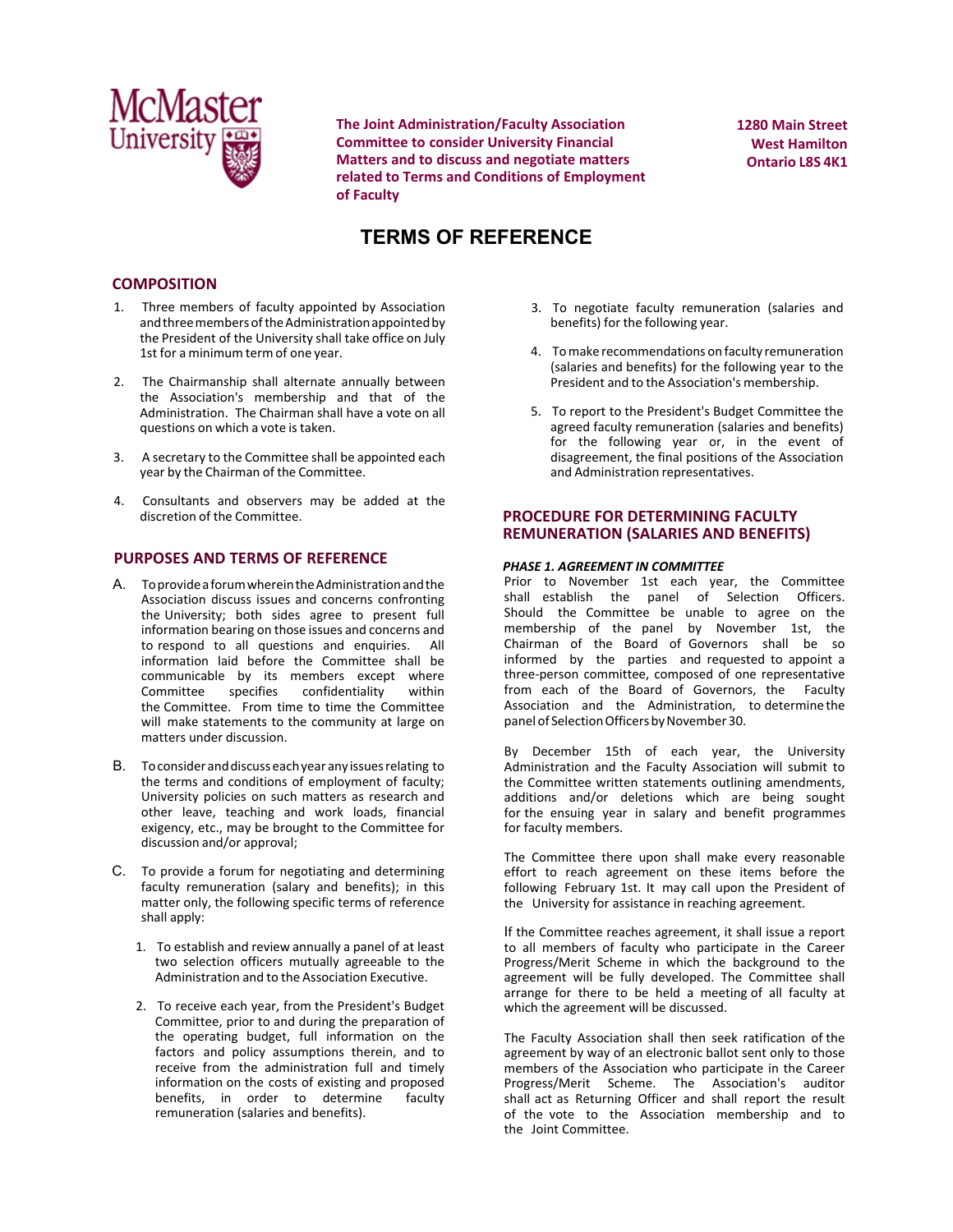If the agreement is approved by a majority of the faculty voting, its terms shall be binding upon the Administration and upon the Faculty Association and shall be incorporated in the President's Budget Committee's final budget proposals for the following year.

If the Committee fails to reach agreement on any items before the February 1st deadline, then the Committee shall report by email to all members of faculty who participate in the Career Progress/Merit Scheme, the positions taken in the Committee, including fully developed background information. The President of the University shall have the opportunity to comment upon the positions taken in the Committee. The Committee may choose to call a meeting of all faculty to explain the reasons for the lack of an agreement.

### *PHASE 2. NEGOTIATION PROCEDURES BETWEEN ADMINISTRATION AND ASSOCIATION*

If agreement is not reached in the Committee by February 1, or if a majority of faculty voting does not ratify the agreement reached in the Joint Committee, then:

- a. The Administration and the Faculty Association shall each appoint a team of three negotiators, who may be their respective representatives on the Joint Committee.
- b. The Administration and the Faculty Association shall each submit to the other a written statement of their positions on the unresolved items.
- c. The Administration and the Faculty Association shall each negotiate in good faith in an attempt to reach an agreement.
- d. Each party may alter its written statement of position in attempts to reach an agreement. Any such agreement shall be subject to ratification using<br>the process described in Phase 1. If the the process described in Phase 1. agreement is ratified, its terms shall be binding upon the Administration and upon the Faculty Association and shall be incorporated in the President's Budget Committee's final budget proposals for the following year.

#### *PHASE 3. FINAL OFFER SELECTION*

If no agreement in Committee has been reached by March 15, or if an agreement has been reached but has not been ratified by the end of March, then:

- a. Negotiations shall cease
- b. One Selection Officer shall be immediately chosen by lot from the panel to make a decision on the unresolved items.
- c. Within one week of the date a Selection Officer has been determined, the Administration and the Faculty Association shall submit to the Selection Officer written statements of their final positions on the unresolved items. The statements shall also list those items upon which agreement has been reached for the following year. The statements of final positions shall be exchanged by the parties and shall be public documents within the University, once they have been submitted to the Selection Officer.
- d. The Selection Officer may meet with the negotiating teams for the purpose of clarifying their submissions.
- e. Within three weeks of the submission of the final position statements to the Selection Officer, he or she shall select *in toto* one of the two final positions submitted to him or her and forthwith communicate his or her decision in writing to the President of the University and to the President of the Faculty Association. The decision of the Selection Officer shall be binding upon both the University and the Faculty Association.
- f. The Selection Officer shall, if requested by either party, provide written reasons for the selection which he or she has made.
- g. The expenses of the Selection Officer shall be borne equally by the University and the Association.

#### **\*\*\*\*\*\*\***

If an existing policy regarding faculty remuneration (salaries and benefits) is the subject of negotiation, the then current policy shall remain in effect until agreement has been reached upon any changes therein, or until a settlement has been determined in accordance with the above procedures.

> *Board of Governors — December 1984 Revised October 1st, 1987 Revised October 20th, 1988 Revised October 13, 2021*